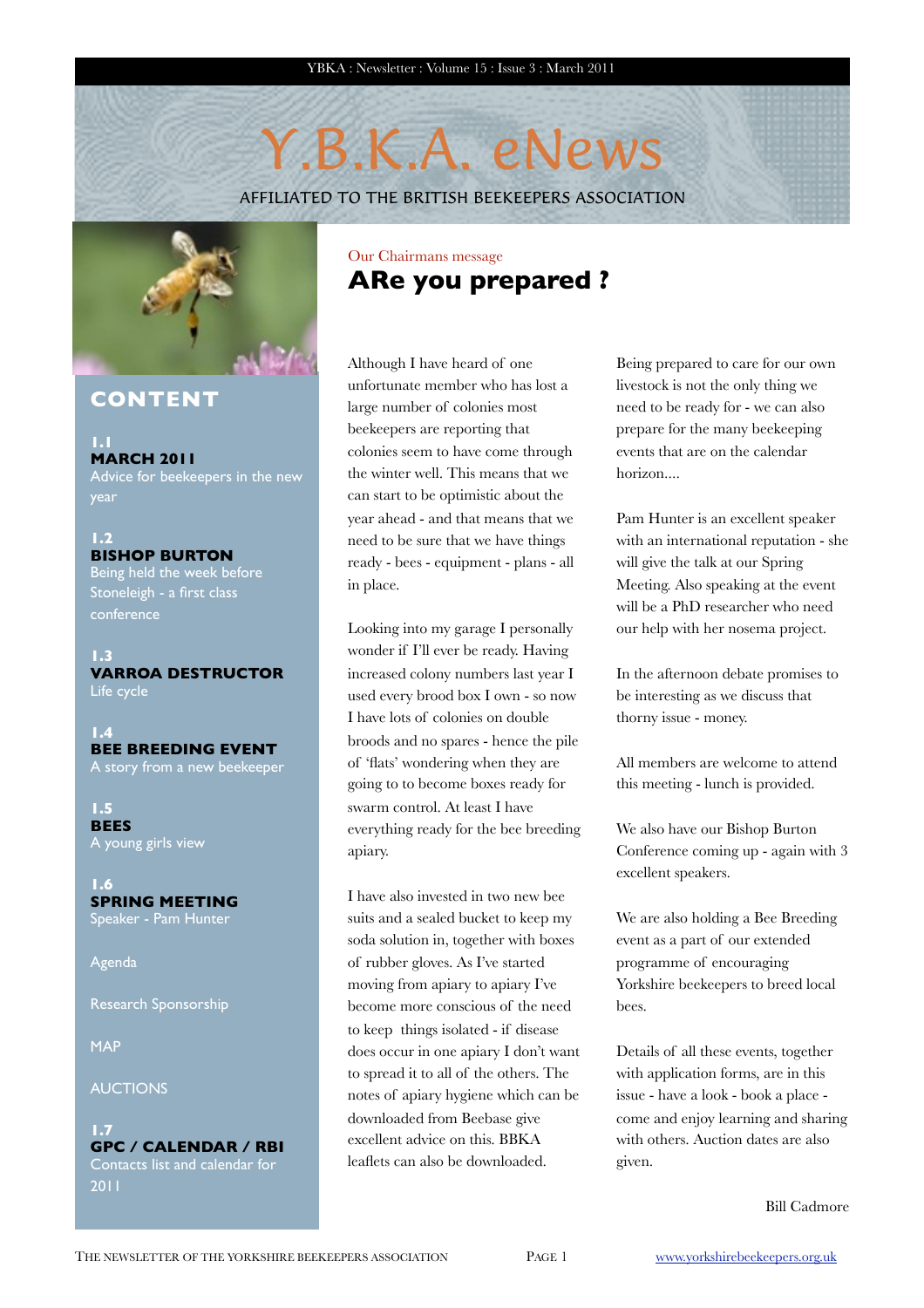### **MARCH**

### **JOBS FOR THE MONTH**

The danger month for bees - check that your bees have food.

Is there a good supply of pollen near your apiary ?

Willow or Hazel ?.

Check that the water supply is clean

March can be a very funny month and one that can be very testing for our bee colonies. Weather can vary from warm sunny days with temperatures around 10-140C to very wintery and only in the very low 0-5/60C with keen overnight frosts. These cold snaps are very detrimental to our bees at a time when the strongest of our colonies should be progressing and the queens laying capacities increasing. In the middle of March the workers should start to produce small amounts of drone brood cells, and these are slightly bigger than the worker brood cells. The queen will lay unfertilised eggs in these and the first male "drone" bees should emerge around the beginning of April. If however the weather in general throughout March is cold and damp this may set the process back a little along with the natural build up of the hive.

 March is also a very critical time for your bees regarding stores, for this is the month when most colonies stocks of surplus food runs out and it's critical to ensure they have a constant supply of fondant or candy at this time to replace the used stores, if a cold snap comes along and the bees have to go into a cluster again for a short while. If however we get a forecast of good weather for one week of over  $12-\overline{130}$ C for a 4 to 5 days then a rapid feeder can be placed over the colony on top of the crown board to give the bees a liquid feast they can process quickly into excess stores. This should be slightly weaker than your autumn feed and a mix of 1-1/2 lbs of sugar to a pint of water is adequate at this time. Too much water in the bees intestines can cause dysentery in your bees so be careful.

In March the last of your over wintered bees will die off, leaving only the new bees and brood laid by the queen this year, so the colony will be much smaller especially if your queen has not yet built up her egg laying capacity over the last month. This can be a problem and you may loose lava and eggs from the outer edges of the brood pattern if there aren't sufficient bees to cover them all in a cold snap. Pollen should now be coming into the hives and on warmer days foraging should be on the increase as wild and cultivated flowers start to burst into life, seeing the bees with pollen on their legs at the entrance is a good sign the queen is laying and the colony is building up. Other things to watch out for are



- (1) Are your floor and entrance clean?
- Is the colony queen right.
- Does the brood look healthy.
- (4) Do your adult bees also look healthy and look in good shape?
- (5) Is plenty of food available?
- (6) Check for signs of Varroa and Nosema treating where appropriate. If you're not sure ask a more experienced beekeeper to help.
- (7) Start to build up new frames ready for the coming season, however leave out the wax until required as fresh wax is far better for the bees to work with.
- (8) Ensure the colony has enough room to expand. You can on a warm day mid month do a very quick visual inspection to ensure all these criteria are met but try to do it on a wind free day when temps. are over 12/130c and be as brief as possible for chilled brood can still occur and we don't want to set back the bees in any way.

If all these things are in place your bees should be well on their way to another successful season, but its up to you to watch out for your bees and feed and treat for disease when and where ever required.

Keep vigilant and read up on the latest news and disease treatments, Check dates for forth-coming auctions where you can purchase new and sometimes cheap equipment and bees. Borrow a book from your association library if available or simply buy a new good book to add to your collection and improve your overall knowledge.

> Happy beekeeping Dave Shannon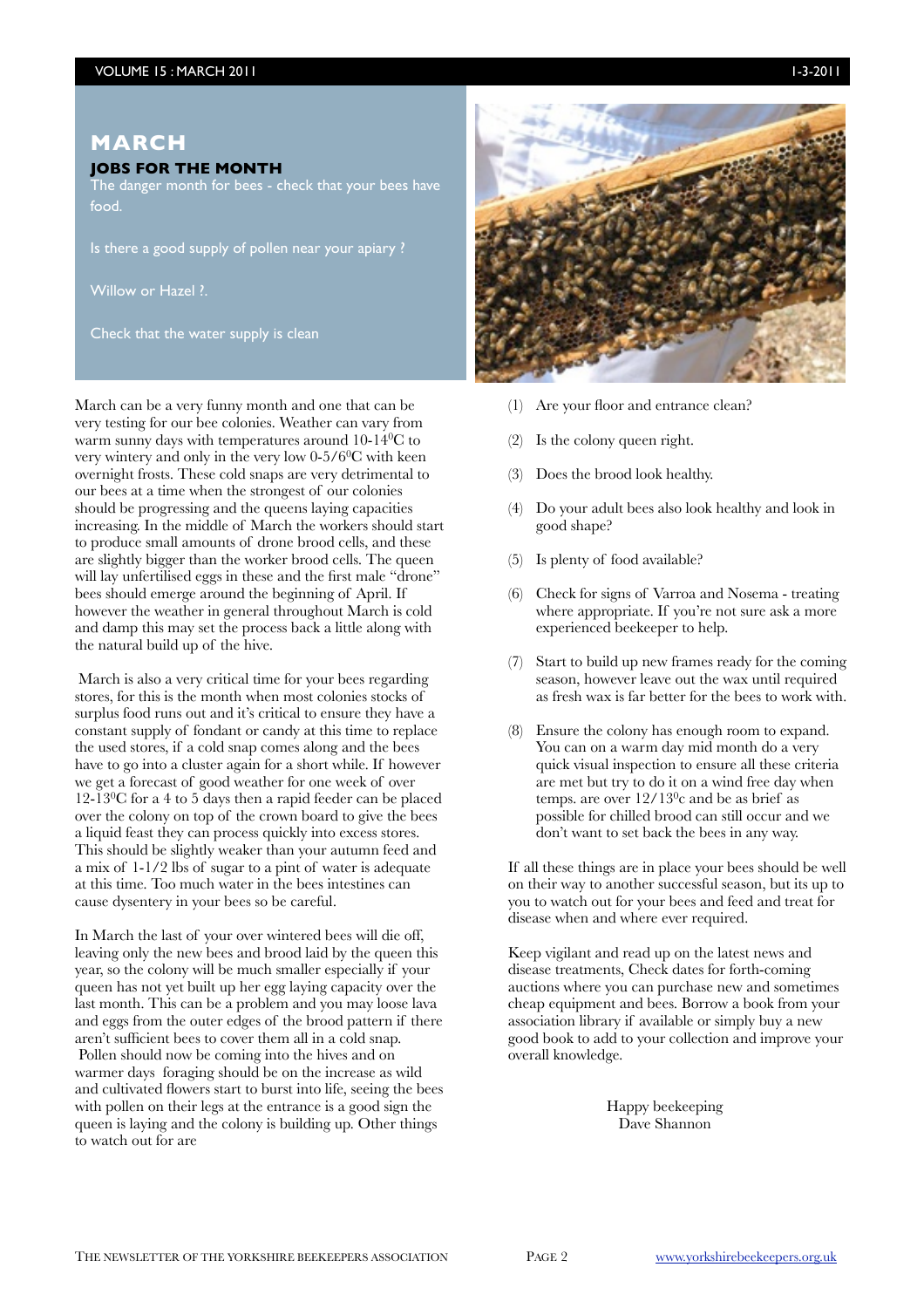### THE YORKSHIRE BEEKEEPERS ASSOCIATION

In conjunction with Bishop Burton College Saturday 9th April 2011

YORKSHIRE BEEKEEPERS ASSOCIATION 53rd CONFERENCE AT BISHOP BURTON COLLEGE, BEVERLEY EAST RIDING of YORKSHIRE

" Honey Bees and Beekeepers in our Natural Environment "

### **Our Speakers for the day**

### **Dr Giles Budge**

Dr Giles Budge has worked in plant pathology research and development for 10 years. Giles started work at the National Bee Unit in October 2007 as the research co-ordinator. Prior to this, he was responsible for the development of realtime PCR-based diagnostics for bee pests and diseases and the delivery of the EFB study.

### **Prof. Keith S. Delaplane**

Professor, Department of Entomology, University of Georgia,

Prof. Delaplane's expertise is in honey bee management, sustainable bee health management, bee foraging ecology, social evolution, and crop pollination. He oversees an off-campus lab of one dedicated state-funded technician, one soft-money technician, 1-2 graduate students, and 1-2 hourly workers. The lab work over 200 hives. He is the author of several books on beekeeping.

### **John Hendrie**

John has been involved with bees and beekeeping almost all his life, having been stung at the age of two by one of his father's colonies. Since graduating from university in 1971, he has held many offices in local beekeeping associations, including branch secretary (12 years) and treasurer of Kent BKA (8 years), He was appointed to the exam board of the BBKA in 1991, is a vice chairman of the National Honey show and a director of Bee Craft magazine.

### **Programme**

| $0900 - 0930$ | Registration                                                                       |
|---------------|------------------------------------------------------------------------------------|
| $0930 - 0935$ | Welcome and Introductions                                                          |
| $0935 - 1030$ | Prof. Keith S. Delaplane<br>Honey bee ecology and its<br>application to beekeepers |
| 1030 - 1050   | Coffee                                                                             |
| $1050 - 1150$ | Dr Giles Budge<br>Colony losses                                                    |
|               | $1200 - 1300$ John Hendrie<br>Communication in bees                                |
| Luncheon      |                                                                                    |
| $1400 - 1500$ | Prof. Keith S. Delaplane<br>Honey bee genetics and breeding                        |
| 1500 - 1545   | Discussion<br>Talk with the speakers in smaller<br>groups                          |
| $1545 - 1615$ | Tea<br>Goodbyes and disperse                                                       |

### **Other Attractions**

**Northern Bee Books** A variety of the latest beekeeping publications will be on sale. **National Bee Unit**  An information stand will be available. **Stamfordham Beekeeping Supplies** Suppliers of quality beekeeping supplies **Yorkshire Beehives** Hive made to order by local craftsman **Compak-Spink** Suppliers of all sorts of containers and honey jars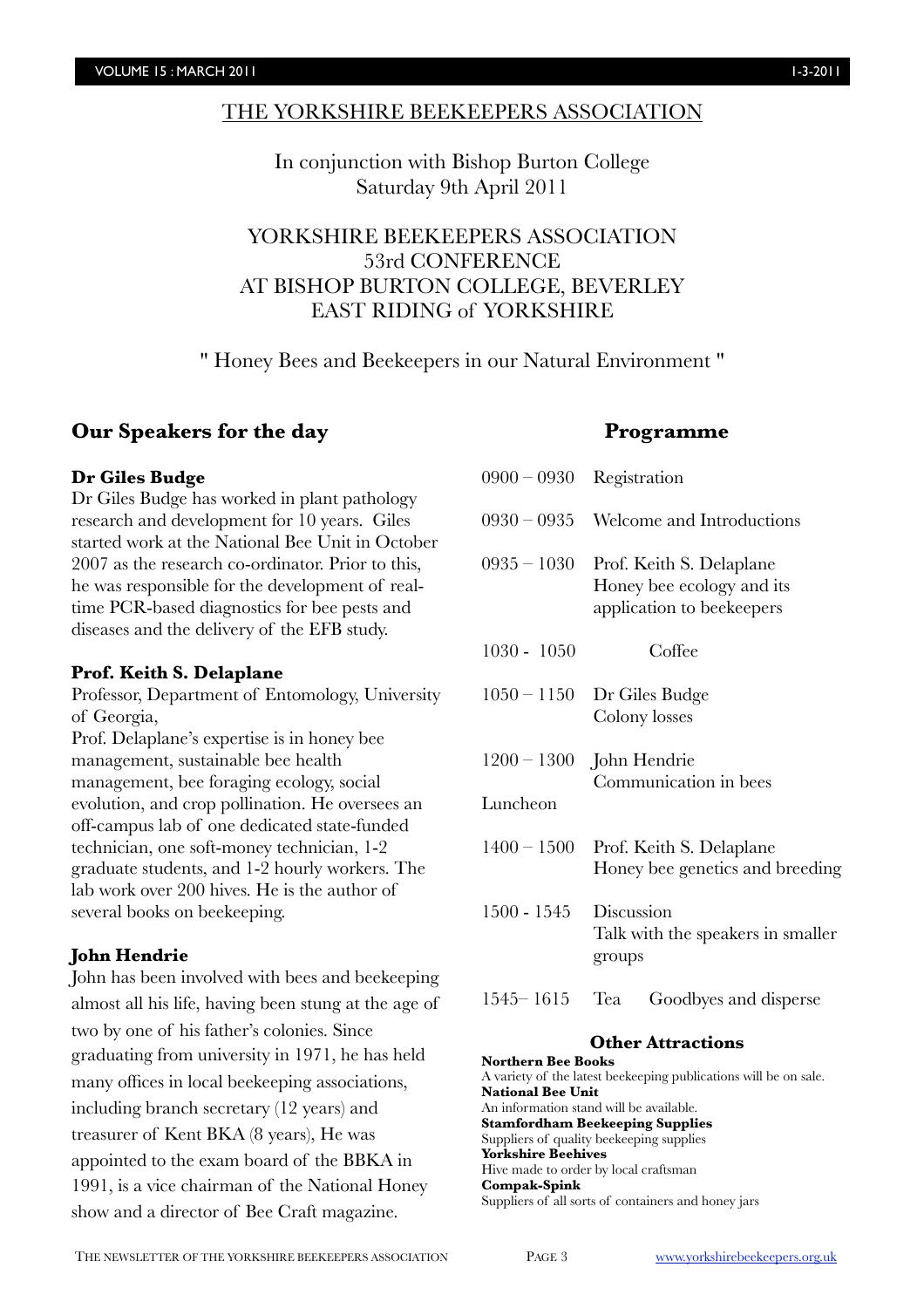| THE YORKSHIRE BEEKEEPERS ASSOCIATION            |
|-------------------------------------------------|
| Saturday 9th April 2011                         |
| <b>BISHOP BURTON COLLEGE - Application Form</b> |
|                                                 |
|                                                 |
|                                                 |
|                                                 |
|                                                 |
|                                                 |
|                                                 |
| (please print)                                  |

| No. of tickets $\hat{a}$ $f_{12}$ , 25.00 including lunch | $f_{i}$      |
|-----------------------------------------------------------|--------------|
| No. of tickets $\omega$ $f$ , 15.00 excluding lunch       | $f$          |
| No. of tickets Student and young persons                  |              |
| $\omega$ $f$ 20.00 including lunch                        | $f_{\cdots}$ |
|                                                           |              |
| <b>Total</b>                                              | $f_{\cdots}$ |

**Please advise if you have any dietary requirements.**

**Please give names of other people you are buying tickets for so that we can prepare name badges for them.**

**Please send your remittance to: W Cadmore, 104 Hall Lane, Horsforth, Leeds, LS18 5JG Telephone 0113 216 0482 Please make cheques payable to Yorkshire Beekeepers Association**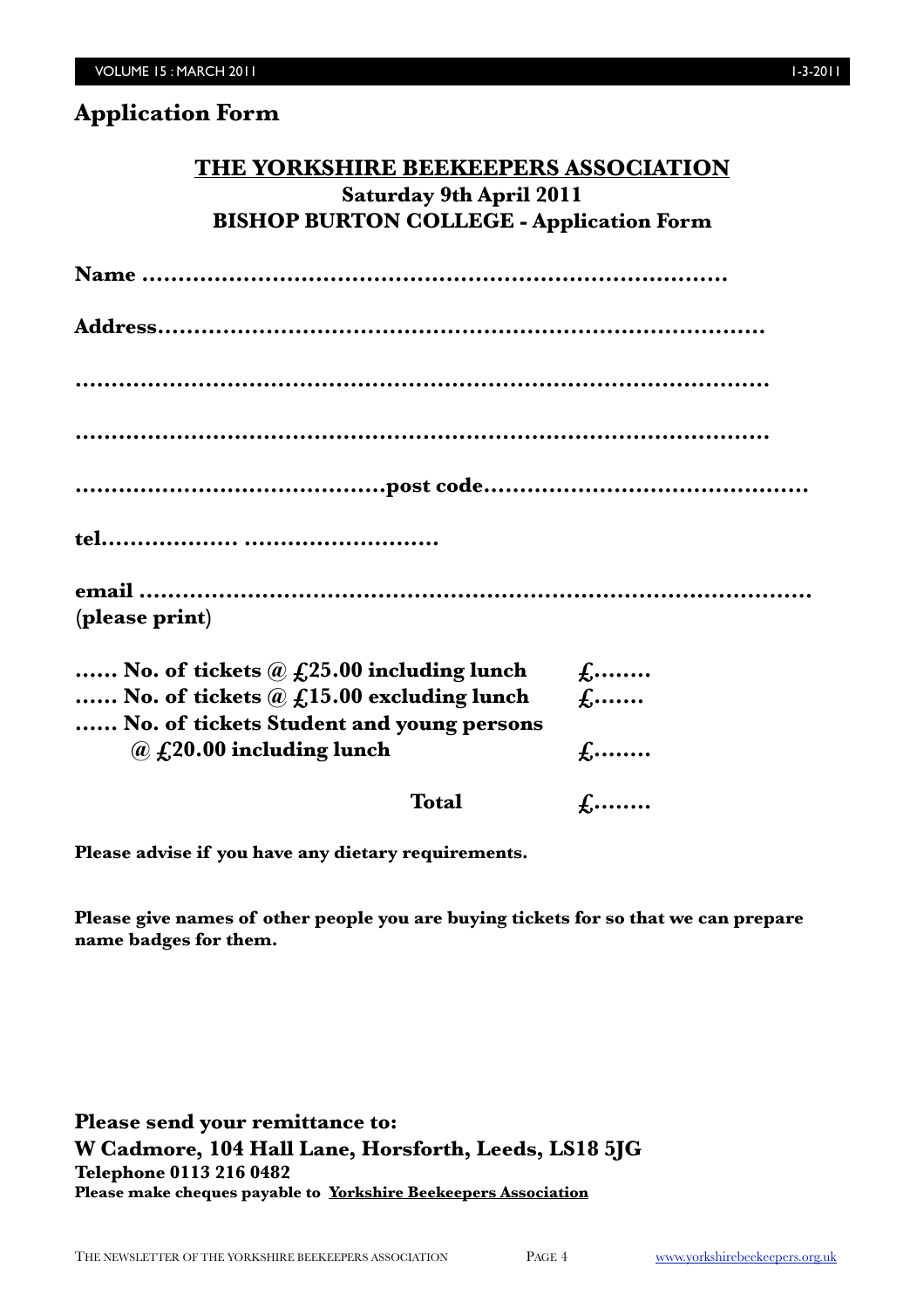# Varroa destructor

# **A good time to remind ourselves about the basic facts**

#### Varroa destructor – A summary

Varroa destructor is an external parasite of the honeybee Apis mellifera and feeds on the bees haemolymph (blood). Its natural host is the Asian honeybee Apis cerana which has evolved with the mite to develop a natural resistance. It has spread to the European honeybee by beekeepers taking colonies to the Far East to improve honey production. There was a natural transfer of the mite and beekeepers then moved the infested colonies around the world.



#### The Mite

The adult female mite is a reddish brown in colour, oval in shape and measures about 1.1mm x 1.6mm. It has 8 legs. It is a member of the arachnidae – a group containing spiders and other mites.

### Life Cycle

Adult female Varroa mites enter a brood cell just before it is capped. Drone cells are preferred and the drone brood produces a kairomone (smell) which is more attractive to the mite than that produced by the worker brood. The mite squeezes past the larva and becomes immobile, immersed in the larval food at the bottom of the cell. Only the breathing tubes (peritremes) are exposed. Once the cell has been sealed and the brood food consumed by the larva, the mite is released and then pierces the exoskeleton of the larva to feed on its haemolymph. See [http://](http://video.google.com/videoplay?docid=-7304562435786960616#) [video.google.com/videoplay?docid=-7304562435786960616#](http://video.google.com/videoplay?docid=-7304562435786960616#)

Egg laying begins about 60 hours after the cell has been sealed.

The first egg to be laid is haploid (7 chromosomes) and develops into a male. Subsequent eggs laid at about 24 hour intervals are diploid (14 chromosomes) and develop into females. The actual timing may vary due to external effects.

A 6 legged larva develops in the egg and hatches into an 8 legged protonymph. This then moults into a deutonymph and finally to the adult form.

Average numbers of female mites developing are as follows

Worker cell 2.2

### Drone cell 4.2

Recent work at the Central Science Laboratory (CSL) indicates an average of 1.45 viable female mites from a worker cell.



The male mite does not eat and its sole purpose is to mate with its sisters and it then dies and remains in the cell. The mated females live on the young host bee until they enter cells to reproduce.

In the summer mites live about 2-3 months but much longer in the winter. When they are on the adult bee they are described as phoretic. In summer mites can manage 2 reproductive cycles producing  $\sim 8$  daughters if using drone brood.

#### The effect on the colony

The number of mites per cell has a marked effect on the protein levels in the haemolymph and can reduce it by up to 50%. This causes a marked reduction in the final weight of the bee and its life span. If more than 5 mites are present the bee may not survive. If it does there will be marked damage to the wings legs and abdomen. It takes about 3 to 5 years before the colony is weakened to a critical stage when there is a rapid decline in the adult population and severe brood damage. Death of the colony soon follows.

In heavily infested colonies the weakening of the bees and reduced life span disrupts normal hive routine leading to poor hygiene. At this stage bacterial and viral diseases can thrive and may be the cause of the terminal collapse.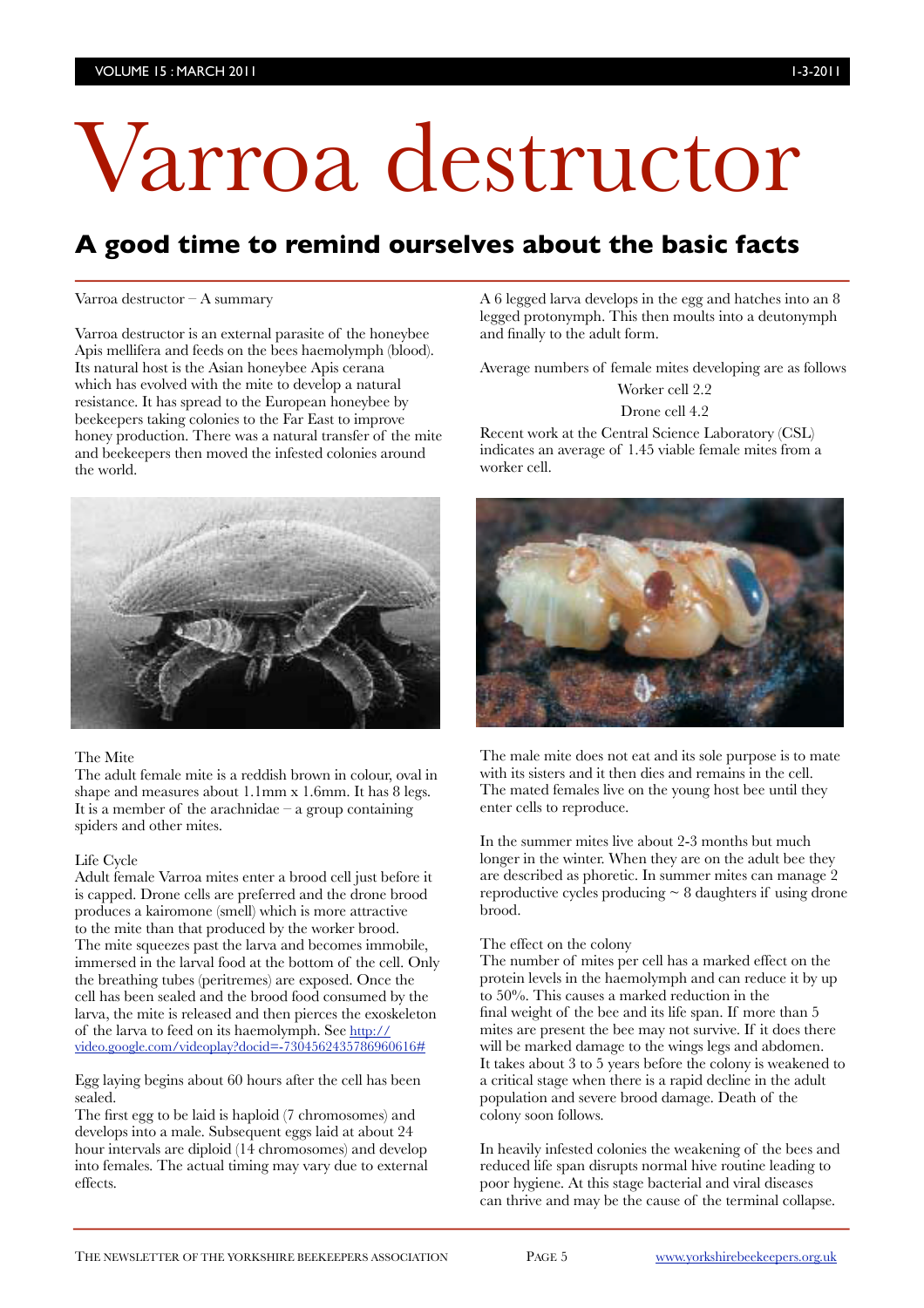### Signs in the colony

It is unlikely that any signs will be noticed until the colony has been affected for about 3 years. It is very difficult to see the mite on the adult bee as it lives in the

intersegmental region of the lower abdomen. As it breeds in the sealed cell it cannot be seen unless the cell is opened and the contents examined.

As the infestation progresses small malformed bees begin to appear and brood patterns are affected.

Signs of colony collapse

- A sudden decrease in adult bees
- Bees with deformed wings and abdomens
- Numerous mites on the remaining bees and in brood cells
- Abnormalities of brood Bald brood



### Poor brood pattern

Neglected and dead brood

Discoloured and partly removed brood

Please note that these changes are also seen in foul brood and need to be checked by a bee inspector.

### Spread of Varroa

Robbing When a colony is severely affected it becomes a target for robbers. Not only do they take any stores but also pick up large numbers of mites.

Drifting Poor apiary design will allow young bees to 'drift' into neighbouring colonies. This is particularly important with drones are they are accepted into any colony.

Migration Bees from collapsing colonies abscond from their own hive with the robbers and increase the mite load in the robbers hive.

Swarming A swarm from an infested colony will always carry mites with it. It is essential to test any swarm for the mite and treat it before introducing it to the apiary. Swarms from feral colonies are no more likely to be free than those from managed colonies but can spread the mite naturally by 3-5km per year.

Beekeepers Manipulative management by the beekeeper can transfer affected bees to other colonies in the apiary and to other apiaries. Migratory beekeeping can cause a rapid spread throughout a country.

### **Detection**

1. Examination of the floorboard/hive debris This method is not very reliable particularly when infestation is light. The small number of mites which drop are easily missed.

### 2. Uncapping brood

This is done on the drone brood during a normal colony inspection. Note that if the mites are very young they will not be as dark as the adults and easily missed. A frame of drone foundation can be used in the brood chamber to make examination easier and can also be used as a method of control

### **Monitoring**

Once the mites have been detected the use of a Varroa floor can be used to determine natural mite drop. Regular examination of drone brood can also be used. Monitor more than 1 colony in the apiary to make sure you have a representative result. The benefits of monitoring are to show if your control methods are working

### Control

Biotechnical

Comb Trapping The queen is caged for 9 days on three combs in succession. These are left in the hive for a further 9 days to allow the mites to enter. The combs with the mites trapped in the sealed brood are removed and destroyed. To reuse the combs place them in a deep freeze for a couple of days to kill the brood and mites. Then uncap and wash the contents out of the cells. Drone Brood using sheets of drone foundation in the brood chamber or super frame to allow drone comb to be drawn underneath it cause the queen to lay drone brood. This is more attractive to the mite and once capped can be removed and the contents disposed of. Like the method above there is a danger that if you are unable to remove the sealed comb and it hatches you will have increased the mite population rather than reduced it.

### Hard Chemical

Bayvarol (flumethrin) and Apistan (fluvalinate) are no longer of any use because the mites are resistant to them.

### Soft Chemical

Licensed soft chemicals such as Apiguard contain thymol. Used as per manufacturers instructions can obtain a 90-95% efficiency. The NBU website gives up-to date information on what is available.

Organic acids (formic acid,oxalic acid and lactic acid) have shown efficiencies of upto 90% but are best used in broodless conditions as they can cause brood loss and even the loss of the queen.

### Integrated pest Management

This is a well tried practice throughout agriculture and uses a variety of controls

applied throughout the season. The benefits are

• Control at several points makes it harder for the mites to reach harmful levels

Including a biotechnical method can slow mite

reproduction and reduce the need for chemicals.

• Control strategy can readily be adjusted to reflect changing infestation levels

The NBU site gives a useful table to show what treatments are effective at different time of the year.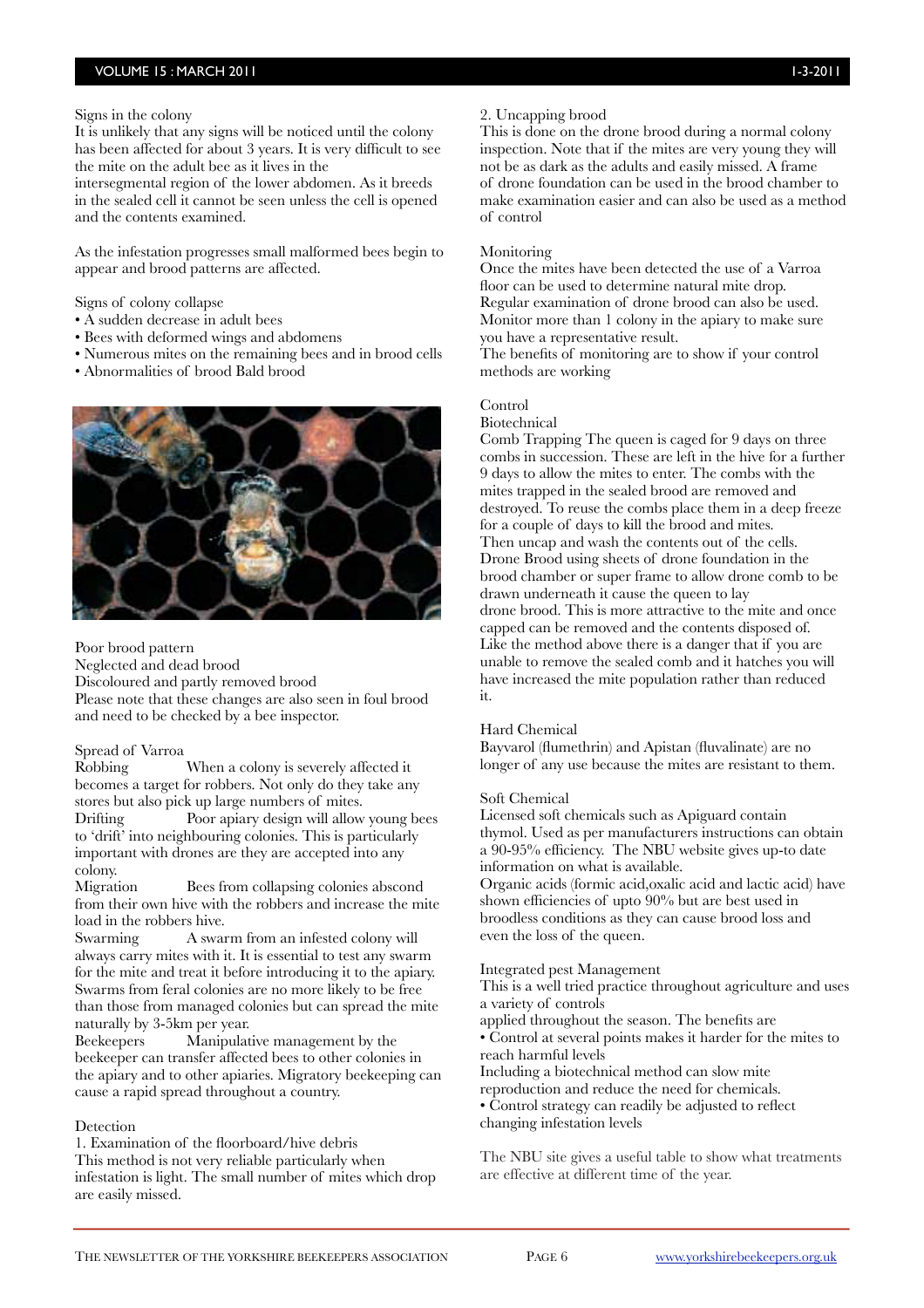# Yorkshire Beekeeper's Association

# Bee Breeding Conference

26th March 2011 Normanby Pavillion - Great Yorkshire Showground  $10.30 - 15.30$ 

Following on from the very successful 2010 weekend event on grafting and the use of mini-nucs the Y.B.K.A. General Purposes Committee are pleased to announce the next step in our campaign to encourage District Associations to breed local bees suited to local conditions and to encourage their members to be a part of that programme.

Programme for the Day

| 10.00     | Sign-in.<br>Tea and Coffee                                                                          |
|-----------|-----------------------------------------------------------------------------------------------------|
| $10 - 30$ | Welcome & Overview of bee breeding programme and day                                                |
| $10 - 50$ | Seminar 1<br>What are the essentials of Bee Breeding?<br>10 questions for you to discuss and answer |
| $11-30$   | <b>Record Keeping</b><br>A short talk on effective record keeping<br>David Allen                    |
| 11.50     | A simple and Effective Bee Breeding Method that anybody can use<br>Tony Jefferson                   |
| $12 - 50$ | Lunch                                                                                               |
| 13-30     | "What we are doing"<br>3 Short inputs from districts/members already involved in breeding bees      |
| 14.30     | Seminar 2<br>Practical Aspects of Queen Rearing                                                     |
| 15.10     | The Way forward and next steps                                                                      |
| 15.30     | Depart                                                                                              |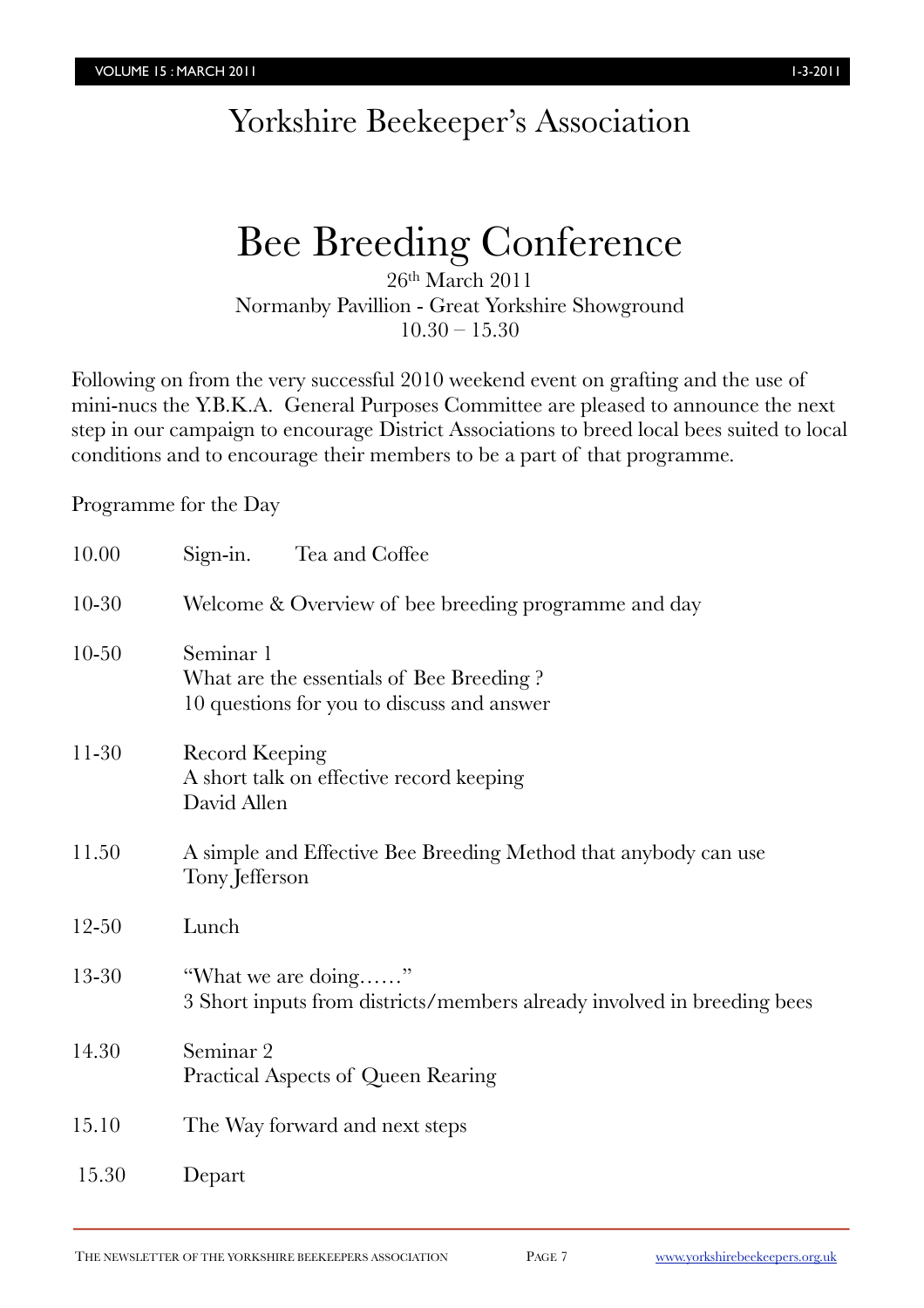# Yorkshire Beekeeper's Association Bee Breeding Conference

26th March 2011 Normanby Pavillion - Great Yorkshire Showground  $10.30 - 15.30$ 

Following on from the very successful 2010 weekend event on grafting and the use of mini-nucs the Y.B.K.A. General Purposes Committee are pleased to announce the next step in our campaign to encourage District Association to breed local bees suited to local conditions and to encourage their members to be a part of that programme

Application

We hope that 3 members from each district association will attend this event – if more than 3 people apply from a district then additional places will be allocated on a 'first come-first served basis' after the deadline date of 10<sup>th</sup> March 2011. You will be asked to make a donation of  $\sqrt{25}$  towards the costs of the day which includes lunch.

| Name    |                                                                                                                        |  |
|---------|------------------------------------------------------------------------------------------------------------------------|--|
|         |                                                                                                                        |  |
|         |                                                                                                                        |  |
|         | <u> 1999 - Johann Harry Harry Harry Harry Harry Harry Harry Harry Harry Harry Harry Harry Harry Harry Harry Harry</u>  |  |
|         | <u> 1989 - Johann Stoff, deutscher Stoffen und der Stoffen und der Stoffen und der Stoffen und der Stoffen und der</u> |  |
|         |                                                                                                                        |  |
|         | District Association                                                                                                   |  |
|         |                                                                                                                        |  |
| Send to | Mr Brian Latham<br>Hon. Sec. YBKA<br>111 Woodland Road<br>LS157DN                                                      |  |
| Email   | brain.latham@ntlworld.com                                                                                              |  |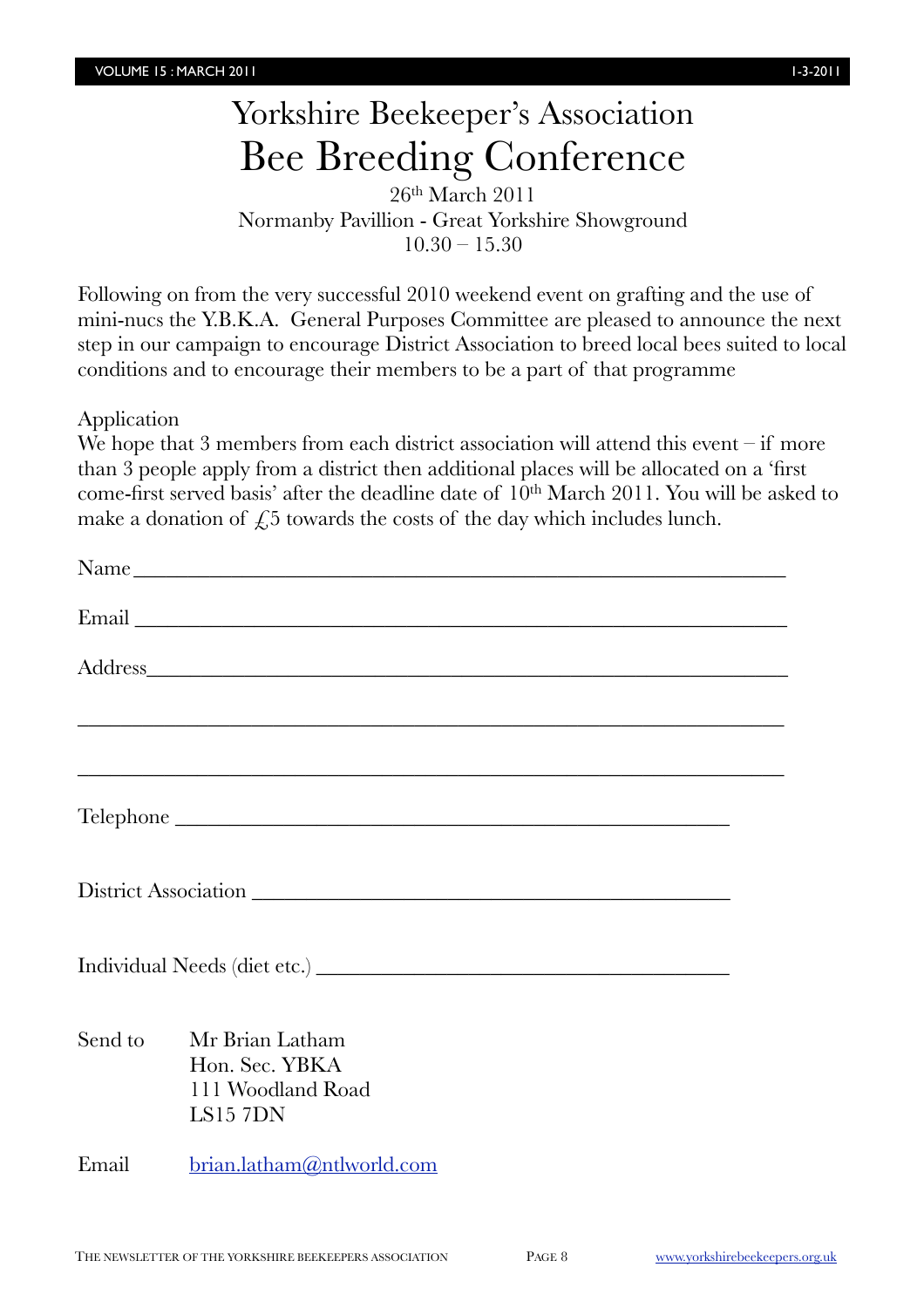# BEES by Kezzie Marsay

### YBKA Newsletter

Following a talk to school children at Staithes Primary School by Allan Jefferson, the school children were asked to report it as homework. The following article is the result of one pupil carrying out extensive research work to complete her objective.

### BEES by Kezzie Marsay

Although the old style of hives look pleasant at the foot of the garden there is nearly twice as many components in their constriction. Internally the old hive is the same size as a modern hive but is clumsier to use. Incidentally the 'old' style is called a WBC after its inventor William Broughton Carr and the most popular standard 'hobby' hive in Britain is the National hive.

Honeybees are special in that they over winter as a colony unlike wasps and bumblebees. The colony does not hibernate but stays active and clusters together to stay warm. This requires a lot of food stored from the summer before.

Although a hive only needs 20-30lb of honey to survive an average winter, the bees are capable, if given more space of collecting much more. This is what the beekeeper wants them to do. Bees have been producing honey the same way for over one hundred and fifty million years.

One hive can produce 60lb (27kg) or more in a good season, however an average hive would be around 25lb (11kg)surplus. Bees fly about 55,000 miles to make just one pound of honey, that is  $1\frac{1}{2}$  times around the world!

For bees to make honey they take nectar, which is sweet sticky substance exuded by most flowers and some insects, and mix it with enzymes from glands in their mouths. The nectar/enzymes mix is stored in hexagonal wax honeycomb until the water content has been reduced to about 17%. When this level has reached the cell it is capped over with a thin layer of wax to seal it until the bees need it. This capping indicates to the beekeeper that the honey cab be harvested. Capped honey can be kept almost indefinitely.

The youngest bees cluster in large numbers to raise their body temperature. Wax producing glands under their abdomen slowly secrete slivers of wax about the size of a pinhead. Other worker bees harvest these wax scales and take them to the part of the hive requiring the new wax. Bees use about 6lb of honey to produce 1lb of wax.



Royal jelly is the food fed to queen bee larvae. It is a creamy white colour and is very rich in proteins and fatty acids. It is produced by the mouth glands in young bees. Each queen needs only a teaspoon of royal jelly, so as a health product it is very expensive.

Bees have six legs that are specially designed with stiff hairs to store pollen when flying from flower to flower and the front pair have slots for cleaning their antenna. They have 4 wings that hook together to form one big pair of wings and unhook for easy folding when they are not flying. They have 5 eyes, 2 of them are large compound eyes and there are 3 smaller ocelli eyes in the centre of their head.

There are three types, a single queen, thousands of female workers and in the summer there are hundreds of male drones. The drone bee does no work however in the early autumn they are evicted by the worker bees and the drones die.

The major purpose of a queen bee is to lay eggs . During April and May she lays day and night, each egg would be taking about 20 seconds. Thats over 2,000 eggs a day, more than her own body weight. There are 3 types of wax cells for the eggs. In the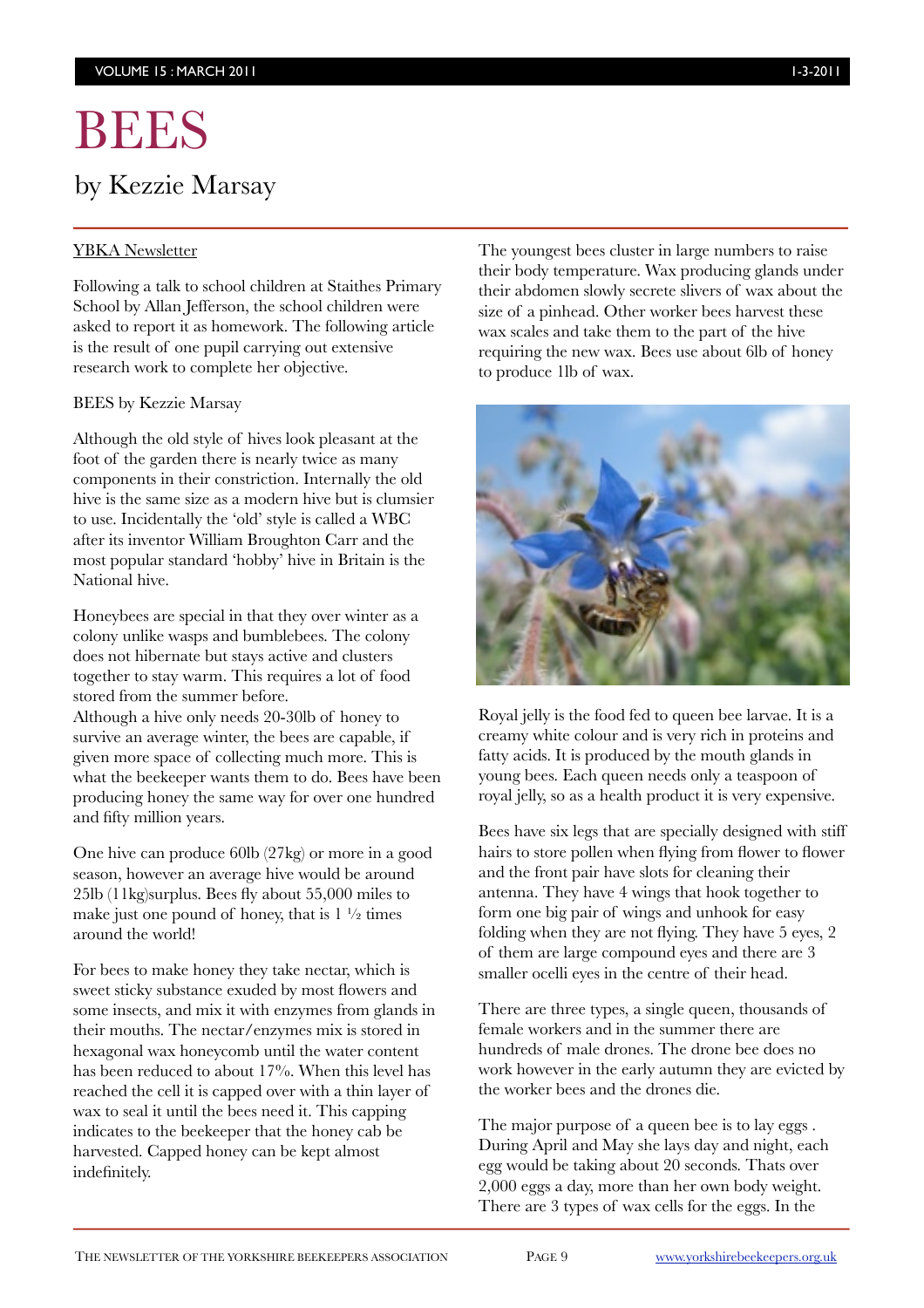### VOLUME 15 : MARCH 2011 1-3-2011



smallest cells (5mm diameter) she lays fertilised eggs, which in 21 days they produce female worker bees. In larger cells (7mm diameter) unfertilised eggs are laid which in 24 days become the male drone bees. A very special cell that hangs vertically downwards is used to produce new queens. A colony producing queen type cells warns the beekeeper of an impending swarm.

In the summer a worker bee only lives for about 40 days. As no young bees are raised over the winter months, the workers born in the autumn will live until the following spring. A queen can live up to 5 years however for a beekeeper a queen is past her prime I her third year.

When a bee is born its first job is to clean out the cell in which she was born in. Jobs are then allocated on the basis of age.

These are the duties of a worker bee:

| $1-2$ days   | - cleans cells and keeps the brood    |
|--------------|---------------------------------------|
|              | warm                                  |
| $3-5$ days   | - feeds older larvae                  |
| $6-11$ days  | - feed youngest larvae                |
| $12-17$ days | - produces wax, builds comb, carries  |
|              | food, undertaker duties               |
| $18-21$ days | - guards the hive                     |
| $22 + days$  | - flying from hive begins, pollinates |
|              | plants, collects pollen, nectar and   |
|              | water                                 |
|              |                                       |

In the summer there are about 35,000 in a beehive and in winter it drops to around 5,000

A swarm is the natural way for bees to multiply and produce new colonies. It is normally the culmination of queen rearing.

Bees communicate by what is known as bee dancing

Bees don't sleep they only remain motionless reserving their energy for the next day.

It is possible for bees to fly as far as 5 miles for food, however an average distance would be less than a mile away from the hive. a strong colony flies the equivalent distance of the



moon each day. A honey bee will not fly much higher than the height of an obstacle in its path.

The normal top speed of a worker bee would be about 15-20mph when flying to a food source and about 12mph when returning laden down nectar, pollen, propolis or water.

A bee will only sting people under two conditions. To protect the colony or when frightened. when a bee stings, barbs in the lance of the sting causes it to firmly stick into the victim pulling out their venom sacs and glands when the bee is shaken off. Only the female workers and the queen can sting, the queen having a smooth sting which she uses to kill other queens.

In Russia they use bee stings as a treatment.

By Kezzie Marsay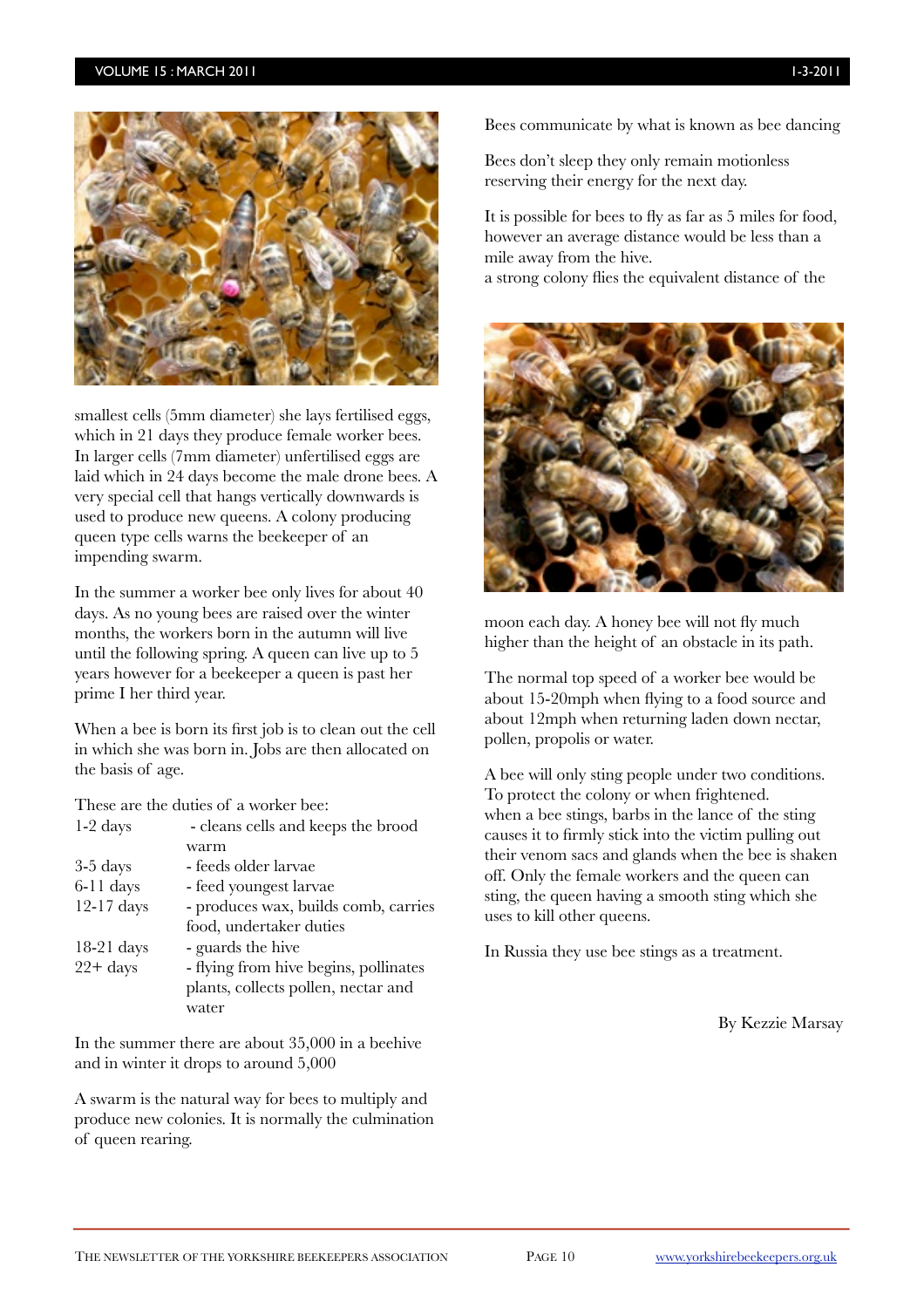# The Yorkshire Beekeepers' Association

### Registered charity number 509743

A council and Spring Conference meeting of the Yorkshire Beekeepers' Association will be held on Saturday 12th March 2011 at the Normanby Pavilion Great Yorkshire Show Ground Harrogate

start 10:00 hours.

- 10.00 10.30 Coffee
- 10.30 10.45 Welcome and opening

# 10.45 - 11.45 Speaker: Pamela Hunter

"Are current problems really that new"

11.45 - 12.00 Questions

12.00 - 12.15 Kate Roberts

Nosema research report

12.30 - 13.30 Lunch

# 13.30 - 16.00 Council meeting continued

### **AGENDA**

- 1 Opening of council meeting
- 2 Apologies
- 3. Appointment of "Tellers"
- 4. Declaration of business for discussion under any other business
- 5. Minutes of last meeting
- 6. Matters arising
- 7. Secretary's report
- 8. Treasurer's report
- 9. Capitation fees
- 10. BBKA delegate report
- 11. Bishop Burton 2011
- 12. YBKA research fund proposals
- 13. AOB
- 14. Closure; date, venue and time of next meeting.

NB. A buffet lunch will be provided. General Secretary Brian Latham 111 Woodland Road Leeds LS15 7DN Telephone: 0113 264 3436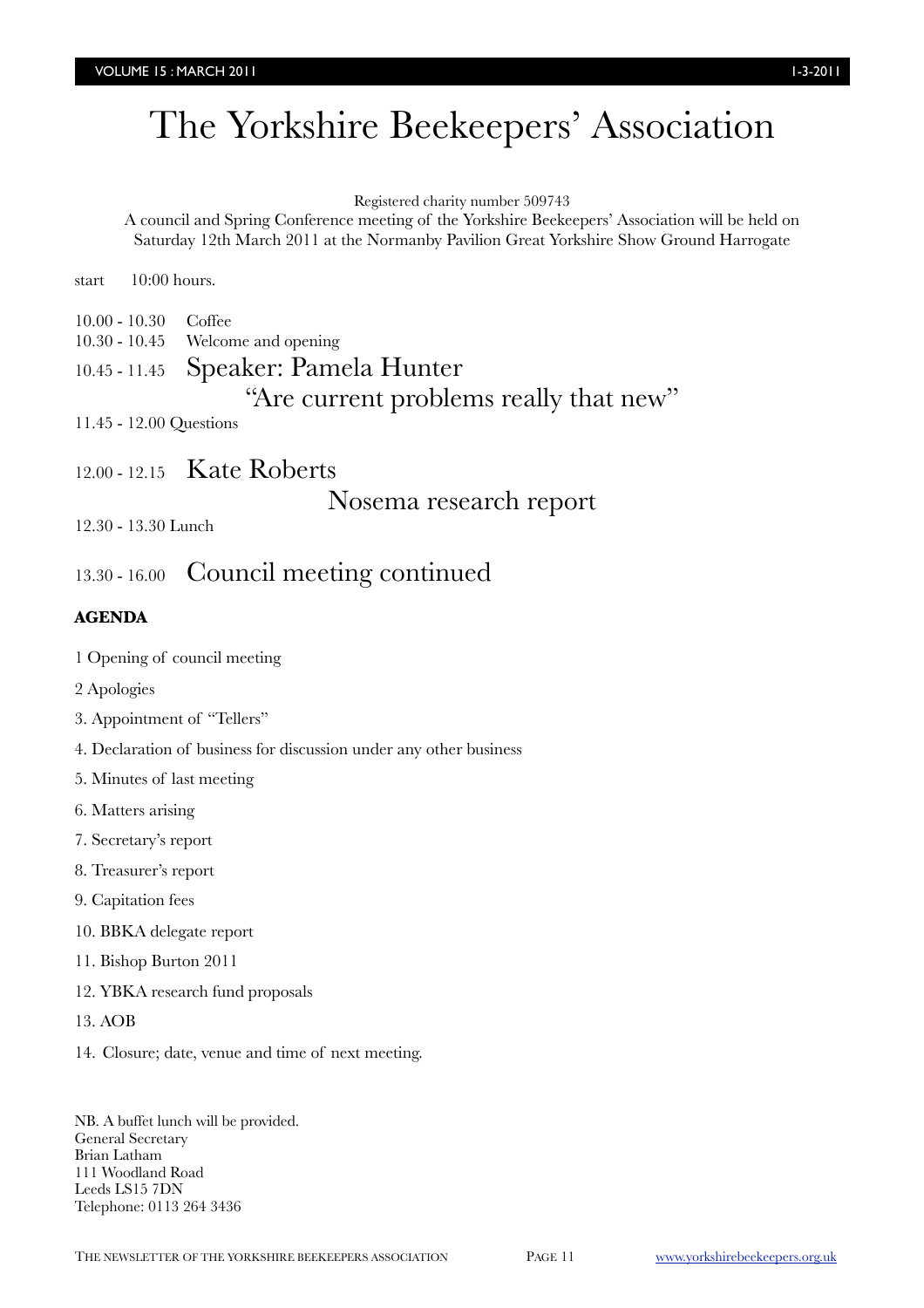The Proposal

In conjunction with the Network of Northern Beekeeping Associations' (NNBA) the General Purposes Committee of Yorkshire Beekeepers Association propose to establish a research fund.

The fund will finance a research project, based at a northern university.

The project will last for a three-year period and will sponsor 1 PhD researcher. If we get agreement for the project to go ahead at the March meeting of Y.B.K.A. delegates the project could start in the following January.

The actual nature of the research project to be funded by NNBA and Y.B.K.A. will be subject to agreement between the institute and beekeeping association. It will be field and laboratory experimental work with bees breed in Yorkshire. Two suggestions that have been put forward are:-

- 1. Extending the work already started by Yorkshire beekeepers into breeding varroa resistant bees
- 2. Extending preliminary work already done that indicates that pollen in the diet can greatly affect the bee's ability to resist disease causing organisms.

### Benefits to Yorkshire Beekeepers

We anticipate the following benefits:-

- 1. Research outcome that will be of direct and immediate use to beekeepers (e.g. Increasing the dandelion pollen intake will increase your bees resistance to nosema by 62% - please note that this is hypothesis not a research finding  $-$  yet!)
- 2. Y.B.K.A. members to be credited as co-authors where appropriate
- 3. Y.B.K.A. to have direct links, via the research student, to world wide network of university based researchers
- 4. Monthly reports from the research to be published in the YBKA eNews
- 5. Presentation of research progress to YBKA at the Spring and Autumn conference
- 6. The researcher to be a speaker at district association meetings

### Benefits for the University

- 1. An additional resource of seed funding
- 2. An additional research project linked to a beekeeping organisation enhancing reputation
- 3. Links to 1200+ beekeepers and their bees enabling large scale sampling (30 bees) from lots of sources.

### Meet a Researcher

We have invited Kat Roberts, B.Sc, M.Sc., to give a brief talk (15 minutes) at the Spring Conference on March 12<sup>th</sup>. YBKA members will have the opportunity to meet and talk with somebody who is presently half way through a PhD research project. Kat is researcher Nosema and has some very interesting preliminary findings.

### The Eastern region Research Project

The beekeeping associations in the National bee Unit (NBU) eastern region have been involved in sponsoring a PhD research student for more than a year now. They report very positively on the experience. The project is based at Sheffield University.

The associations involved receive continuous updates from 'their' student via email and a newsletter.

### Funding

If YBKA (together with other NNBA members) can raise  $\mathcal{L}4000$  per year for each of the 3 years this money can be used by the university as INDUSTRIAL SPONSORSHIP and allow them to raise funding from other foundations, the EU and the government.

This 'seed' sponsorship enables the university to raise funding in the region of  $\angle 80,000$  which will fund the project.

### How YBKA proposes to raise the funding

The GPC proposes to invite each district within YBKA to raise funds towards this project proportional to their membership.

How each district raises the funds will be left entirely to the district.

Some districts have already indicated that they will make a direct donation from their existing funds.

Some district propose to levy  $\epsilon$  5 or  $\epsilon$  10 per new beekeeper they train for the research fund.

### Some districts have said that the monthly raffle money will be donated.

YBKA will donate the proceeds from the Bishop Burton Raffle to the funds and are considering other ways to raise funding such as a donations box at the Yorkshire Show.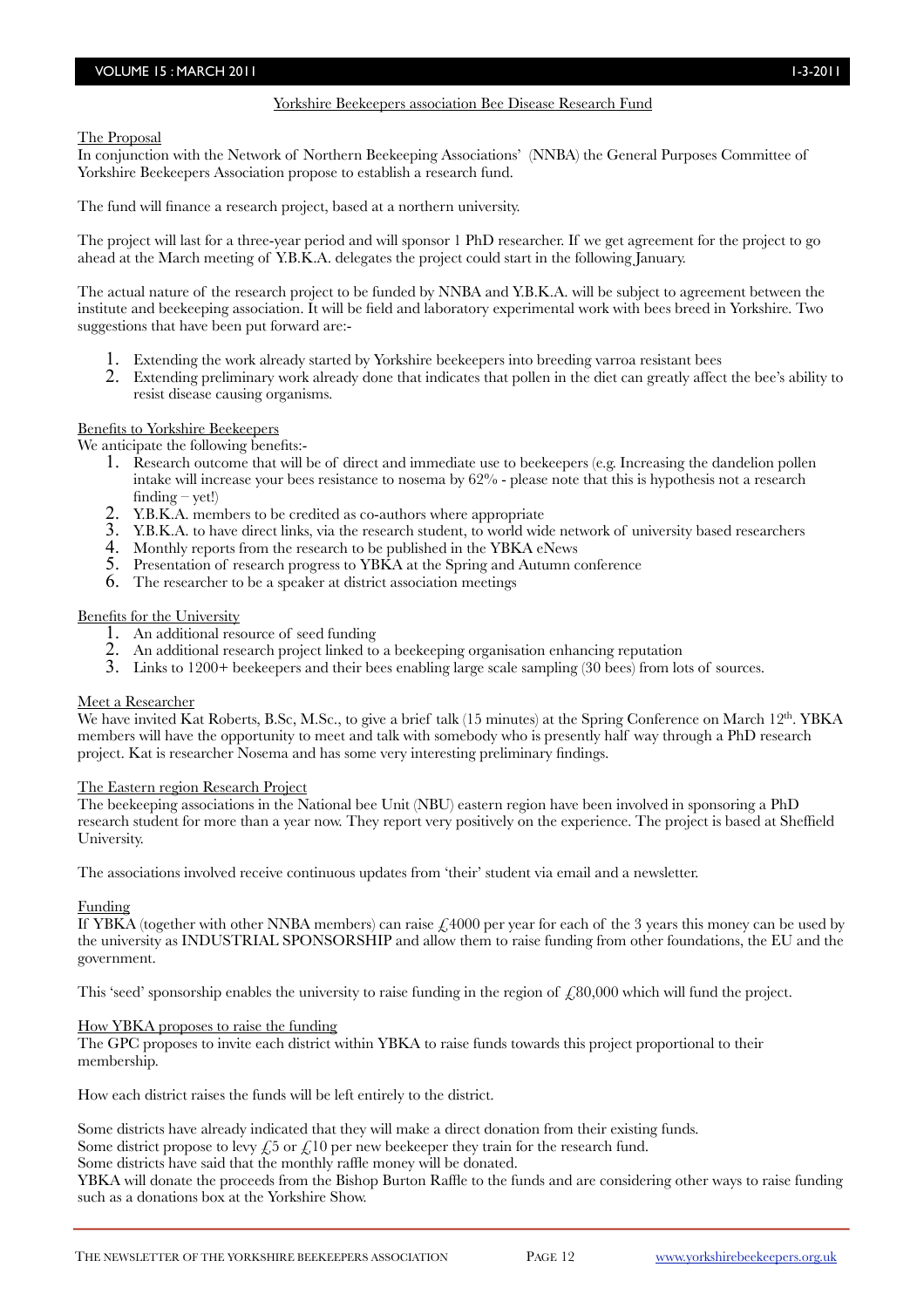# Y.B.K.A MAP

How to find the Normanby Pavilion The Great Yorkshire Showground



THE NEWSLETTER OF THE YORKSHIRE BEEKEEPERS ASSOCIATION PAGE 13 [www.yorkshirebeekeepers.org.uk](http://www.yorkshirebeekeepers.org.uk)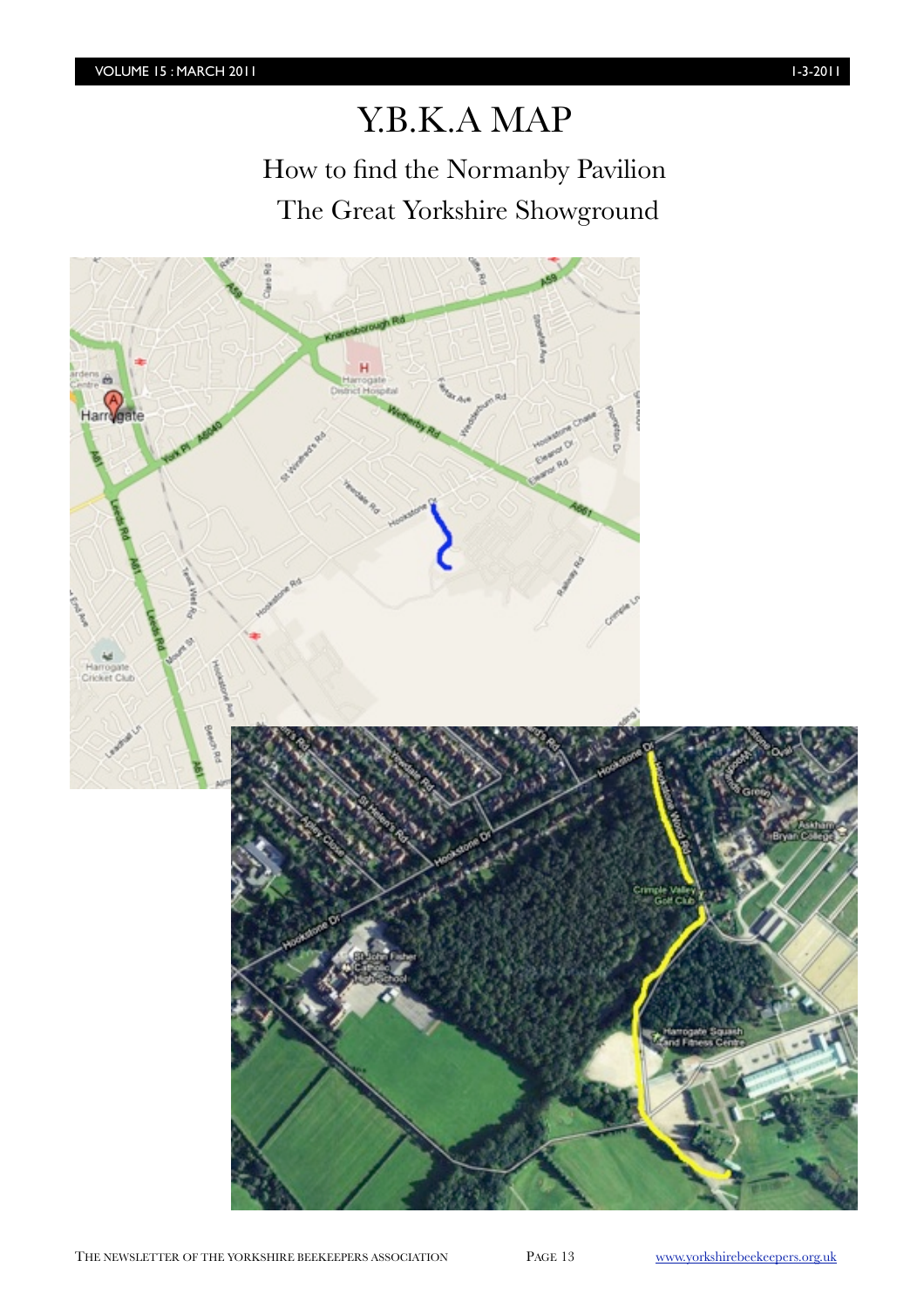All funds collected in this way will be ring fenced for research only so that they cannot be transferred into general funds.

### The Cost

We need to raise  $f(2.50)$  per member of Y.B.K.A. for each of three year.

This could be achieved if every member sold 1 jar of honey and gave the money to the research fund.

If your district has 50 registered full members then the district would be asked to give  $\ell$ , 125.00 per year to the fund.

The YBKA Delegates votes at the Spring Conference

At the spring conference your delegates will be asked to vote on the following proposals:-

- 1. The General Purposes Committee should establish a research fund.
- 2. Two YBKA members, who are not members of the GPC, should be appointed to manage the fund. They will work with the YBKA Treasurer to ensure the correct use of funds.
- 3. District Associations will raise funds for the YBKA research fund by means of their own choosing.

These are important votes that involve a cost for each district association, although the district association's management committee will determine the exact cost. The GPC feel that at least 66% of delegates need to support the proposals for them to be carried forward.

Bill Cadmore Chairman On behalf of the General Purposes Committee 9 February 2011

# Auctions

# **Why not buy or sell at one of the local auctions?**

Sat. April 2nd Lincoln BKA auction, held on the Lincoln showground, Nr. RAF Scampton Auction of all ranges of beekeeping equipment new and old and live bees in nuks. and full hives. Viewing and entries from 2-00pm on Friday 1st of April, auction starts at 11-00pm on Sat 2nd. Northern BKA auction held on Sat 9<sup>th</sup> of April also at Houghton Nr. Carlisle Also an auction of all old and new beekeeping equipment and live bees.

Sat. 9th of April Nottingham BKA auction, held on the Newark showground just off the A1 at Winthorpe. Auction starts at 2-00pm and entries accepted from 10-00a m on that day. Auction of live bees and a full range of various beekeeping equipment.

Beverley BKA auction of bees and beekeeping equipment will be held on Sun.10th April at the village hall Woodmancy, aprox. 5miles down the Hull Rd. out of Beverley sign posted on the R/H side of the road to the venue. Auction starts at 12-00pm and bees and equipment accepted from 9-00am on that day for inspection..

York BKA are holding their beekeeping equipment and live bees auction on Sat. the 14th of May at Murton farming museum just off the A64 next turning after A19 to York turn off. Auction starts at 2-00pm and bees and equipment accepted from 9-00am on Friday 13<sup>th</sup>. In all auctions all live bees to be inspected by a FERA officer before sale to ensure clean and healthy colonies only are sold, also NO drawn out frames supers or brood that have had brood in previously will be accepted into any sale at the risk of transmitting any related diseases. Dave Shannon

P.S. Remember that YBKA has issued a guide to buying and selling at auctions. Read this before you buy or sell.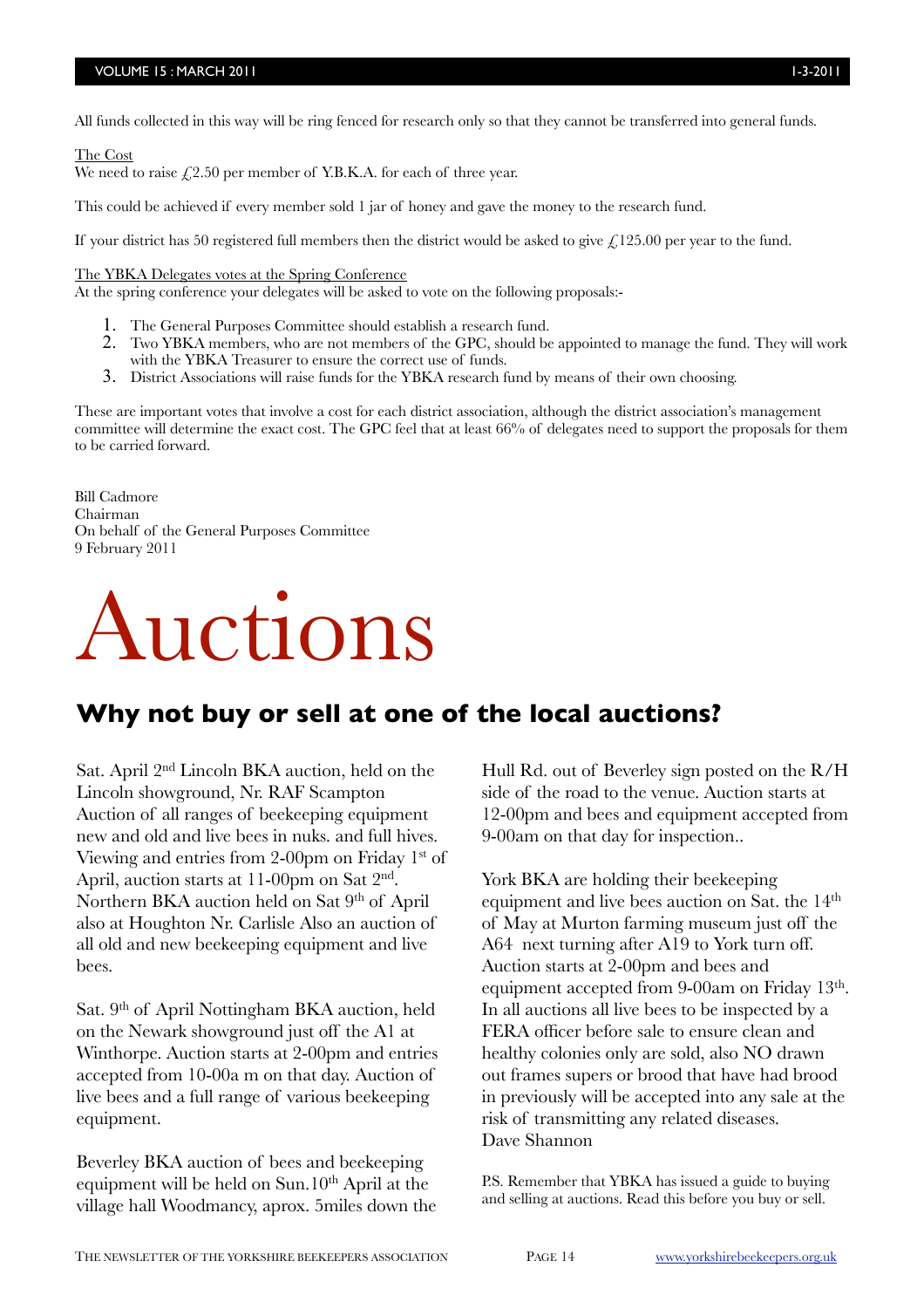On the Keeping of Bees by

John Whitaker

This excellent book for novice beekeepers can be purchased from

[http://www.ypdbooks.com/the-natural](http://www.ypdbooks.com/the-natural-world/355-on-the-keeping-of-bees-YPD00325.html)[world/355-on-the-keeping-of-bees-](http://www.ypdbooks.com/the-natural-world/355-on-the-keeping-of-bees-YPD00325.html)[YPD00325.html](http://www.ypdbooks.com/the-natural-world/355-on-the-keeping-of-bees-YPD00325.html)



### **Yorkshire Area Representatives**

Airedale, Wharfedale, Bradford, Leeds Bill Cadmore 01132160482

South Riding, Doncaster, Barnsley, Sheffield Dave Shannon 01302-772837

Halifax, Huddersfield, Wakefield, Pontefract Phil Gee 01422886114

Northallerton, Thirsk & Richmond Roger Chappel

Easingwold, York & Barkston Ash Tom robinson

Whitby, Scarborough, Malton & Rydale Tony Jefferson 07749731945

 [bill.cadmore@ntlworld.com](mailto:bill.cadmore@ntlworld.com) [dave\\_aca@tiscali.co.uk](mailto:dave_aca@tiscali.co.uk) [pjgphilgee@aol.com](mailto:pjgphilgee@aol.com) Beverley **Wendy Maslin** 01482656018 [wendy@maslin.karoo.co.uk](mailto:wendy@maslin.karoo.co.uk) [roger@rchappel.orangehome.co.uk](mailto:roger@rchappel.orangehome.co.uk) [mautomrobee@btopenworld.com](mailto:mautomrobee@btopenworld.com) [stoneleabees@yahoo.co.uk](mailto:stoneleabees@yahoo.co.uk)